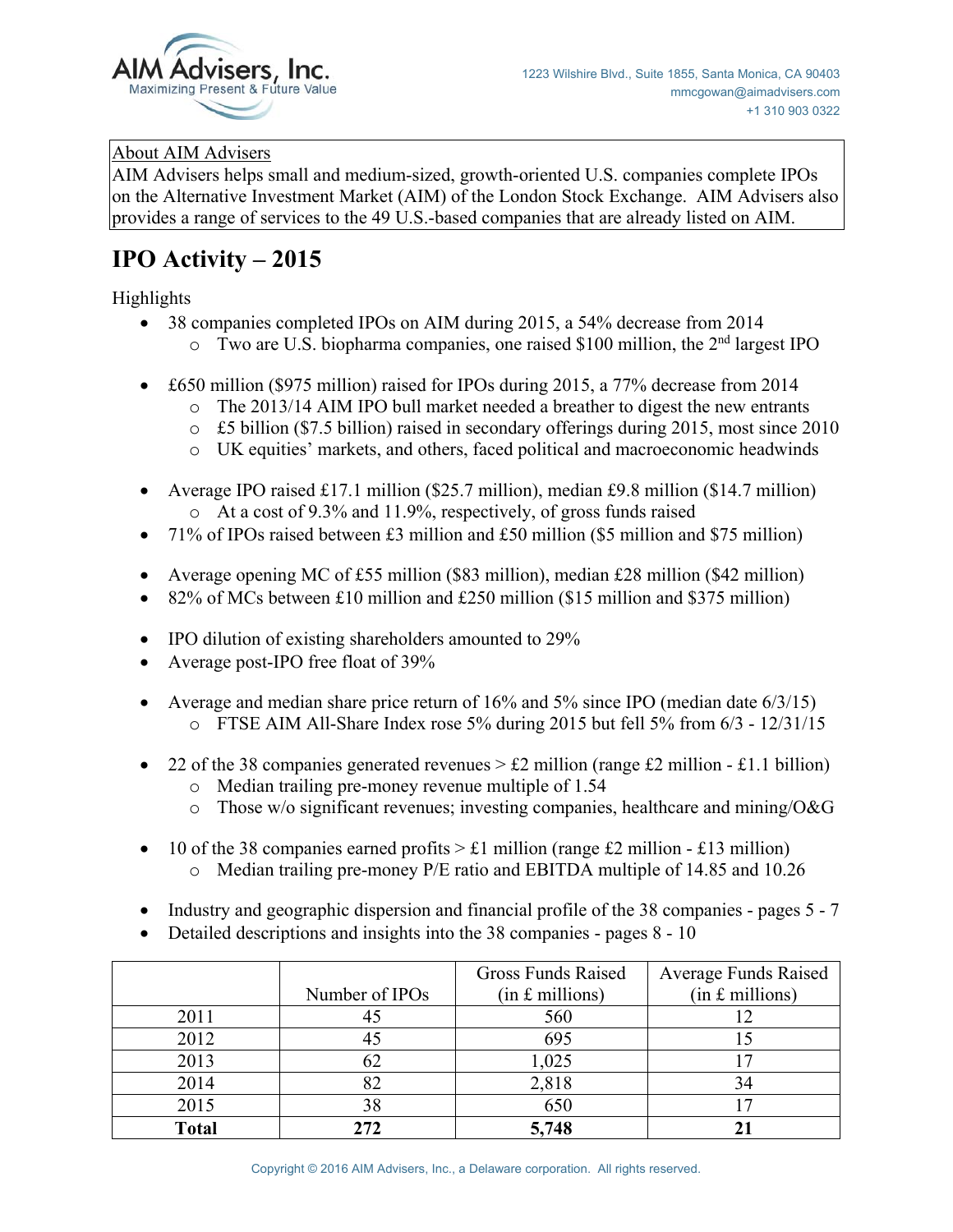

The table on the previous page shows that after a two year bull market for AIM IPOs, 2015 was a year for the market to digest all of the new entrants. This is evidenced by the fact that £4.9 billion (\$7.4 billion) was raised during 2015 for secondary offerings, the most since 2010. UK equities' markets also faced four major political and macroeconomic headwinds during 2015; the UK General Election, a resumption of the Greek debt crisis, the continuing collapse of the energy and commodity sectors and general market volatility triggered by China and other emerging markets and the U.S. Federal Reserve. The two political headwinds have been ameliorated; the UK General Election was definitive and positive for business and Greece has taken a more reasonable and realistic positon with the EU, however, the two macroeconomic headwinds will likely linger throughout 2016.

From a sectoral perspective, financials accounted for 24% of AIM IPOs with four of the nine being Investing Companies with TMT mandates. Healthcare accounted for 16% with five of the six coming from the biotech sub sector and none of the six generating revenue (two of the six are U.S. companies and one raised \$100 million, the 2nd largest IPO). Consumer services also accounted for 16% and it's interesting to note the technology component; three of the six engage with consumers exclusively online. Six industrial companies completed IPOs on AIM for a 16% share. Pure play technology companies accounted for 13%. Consumer goods' businesses accounted for 11% where two of the four were focused online. Finally, the basic materials (i.e. mining) and oil and gas sectors accounted for an aggregate of 4% of AIM IPOs during 2015 after accounting for an aggregate of 11%, 21%, 33% and 51% during 2014, 2013, 2012 and 2011.

The chart below provides the distribution of gross funds raised from AIM IPOs during 2015. While there was a spike in IPOs raising between £15 million and £30 million (\$23 million and \$45 million), this year did not have enough activity to convey the fact that the sweet spot for AIM IPOs is between £3 million and £50 million (\$5 million and \$75 million).



Of the aggregate gross funds raised, 80% was for the companies and 20% was for selling shareholders, which were present in 10 of the IPOs, with eight selling a meaningful equity stake. While the average amount of gross capital raised was £17.1 million (\$25.7 million), the median was only £9.8 million (\$14.7 million).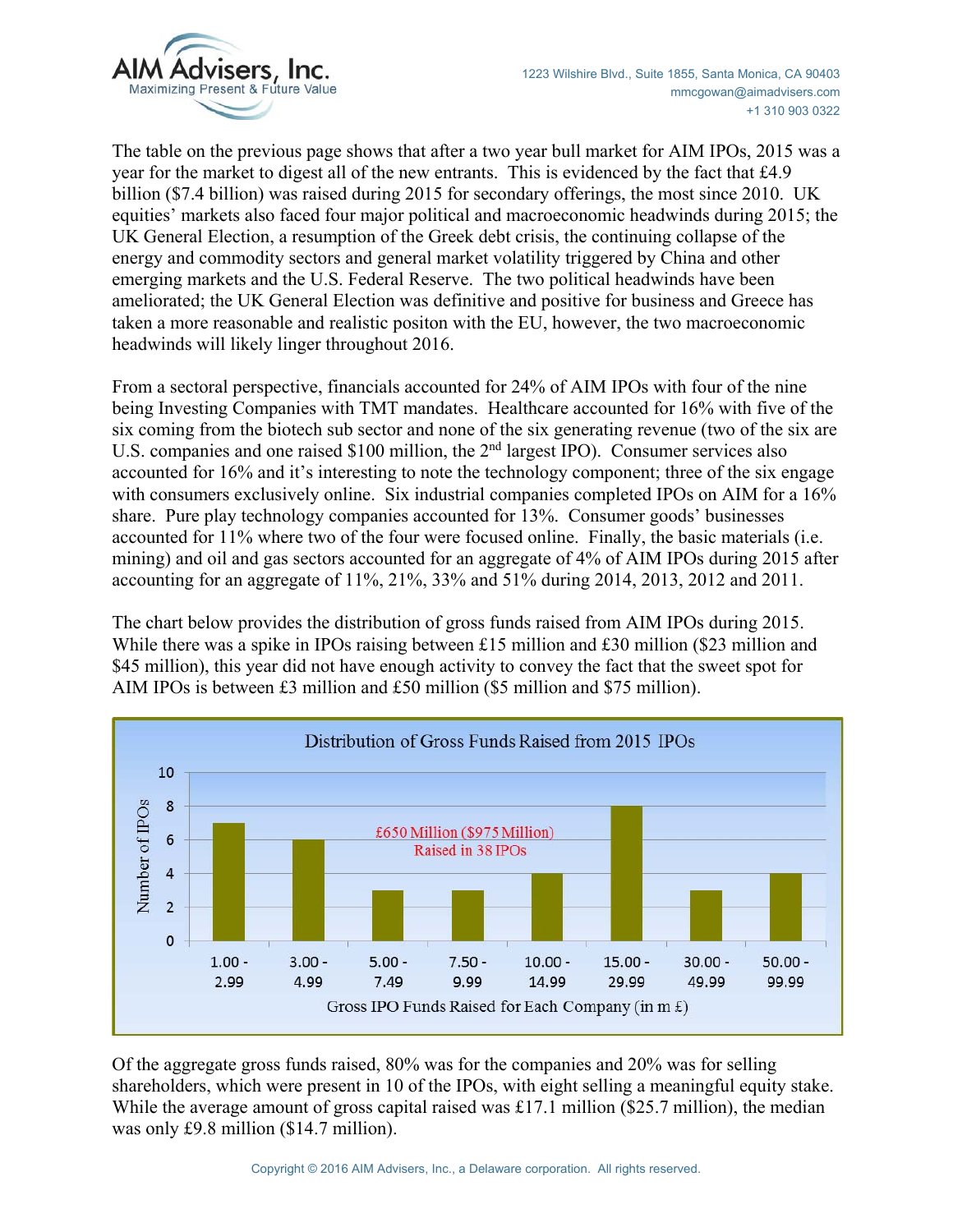

The equation in the chart below can be used to predict the cost of an AIM IPO with 88% confidence. The 26 data points represent the gross funds raised and associated costs for the non-Investing Company IPOs that raised at least £3 million (\$5 million). Since these 26 companies raised an average of £21.55 million (\$32.33 million), the expected cost would be £1.85 million (\$2.78 million) or 8.6% of the gross funds raised.



The average and median offering costs for all 38 AIM IPOs amounted to 14.7% and 10.7%, respectively, of the gross funds raised, however, the average, in particular, is skewed by a handful of relatively small IPOs where the fixed costs dominate.

The chart below provides the distribution of opening market capitalizations. The average company's opening market capitalization was £55 million (\$83 million) whereas the median was £28 million (\$42 million). The sweet spot for market capitalizations on AIM is between £10 million and £250 million (\$15 million and \$375 million).

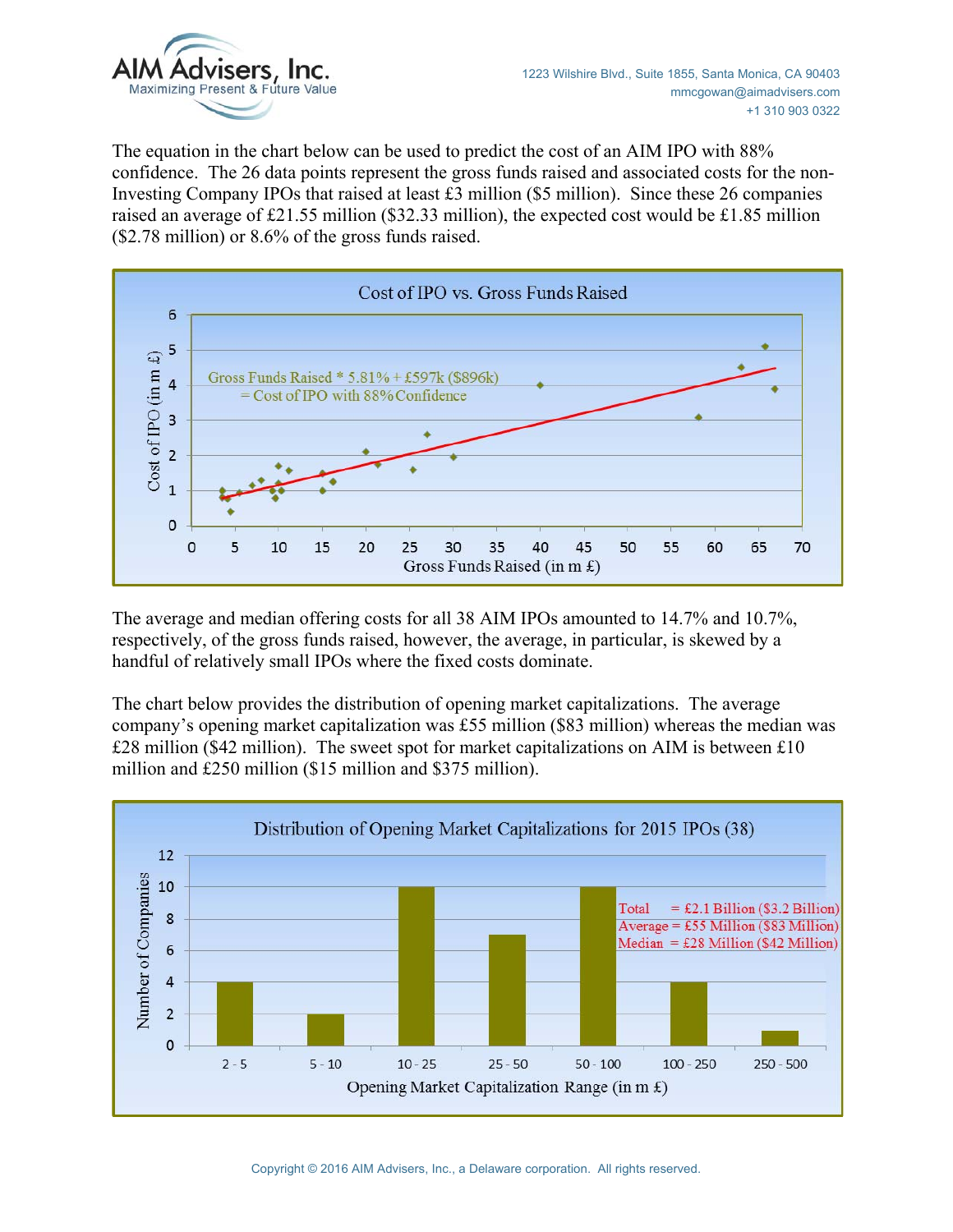

The chart below illustrates the IPO dilution of existing shareholders over the last five years. As expected, dilution decreased coming into the two year bull market for AIM IPOs in 2013 and increased coming out of the bull market in 2015. This is due to the fact that favorable market conditions place companies in stronger negotiating positions with respect to pre-money valuations and vice versa.



The final chart in this section provides the distribution of share price returns since each company completed its AIM IPO during 2015 through the end of the year. It should be noted that the median IPO date is June 3, 2015, therefore, the average and median returns of  $+16\%$  and  $+5\%$ . respectively, only represent, on average, the last 211 days of 2015. As a point-of-reference, the FTSE AIM All-Share Index rose 5% during 2015 but fell 5% from June 3, 2015 through December 31, 2015; therefore, the relative performance of the 37 companies that completed their IPOs on AIM during 2015 and remained listed through yearend has been quite strong. The average and median post-IPO free float for all 38 companies was 39% and 32%, respectively.

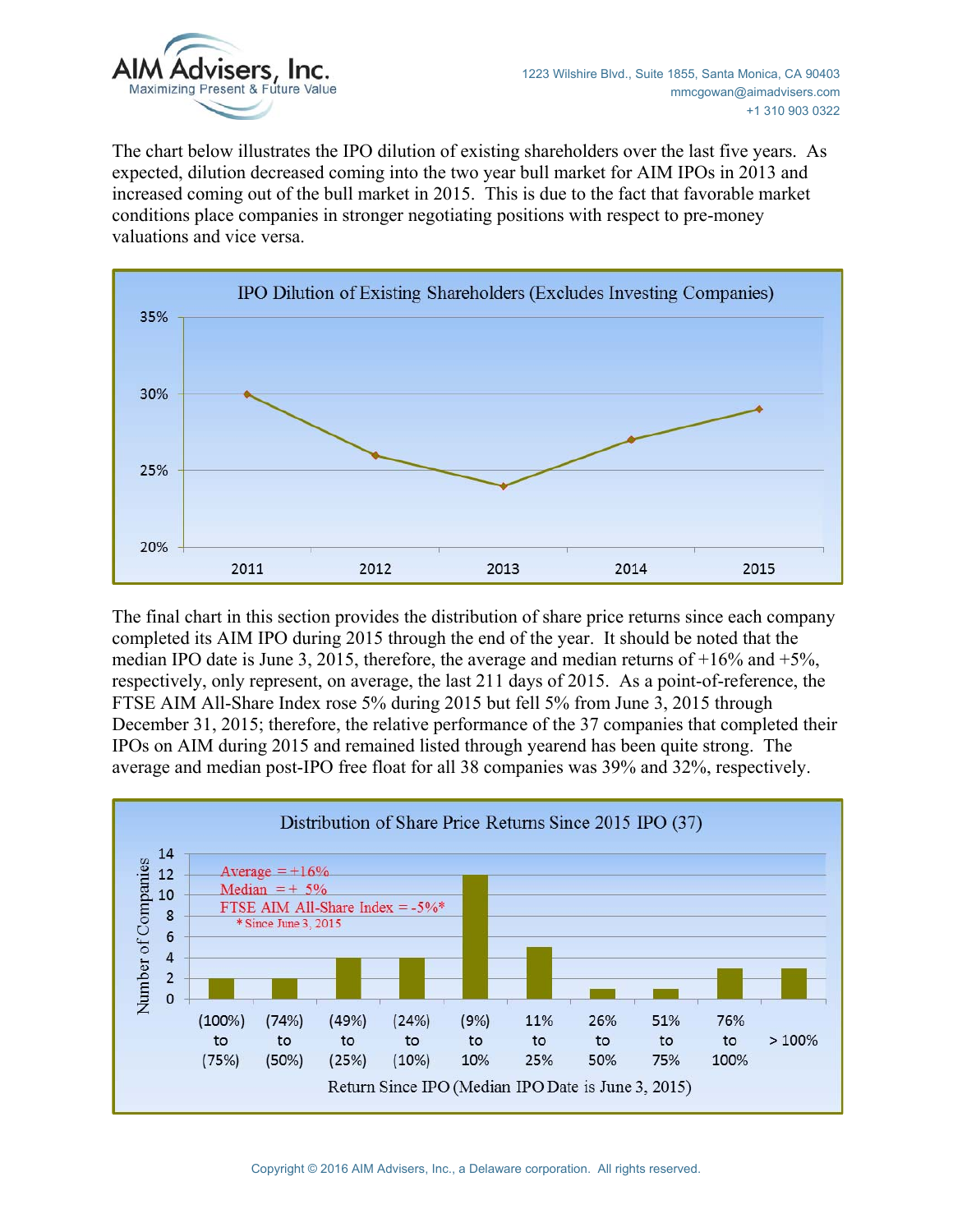



## **Industry and Geographic Dispersion and Revenue and Profitability Profile**



Copyright © 2016 AIM Advisers, Inc., a Delaware corporation. All rights reserved.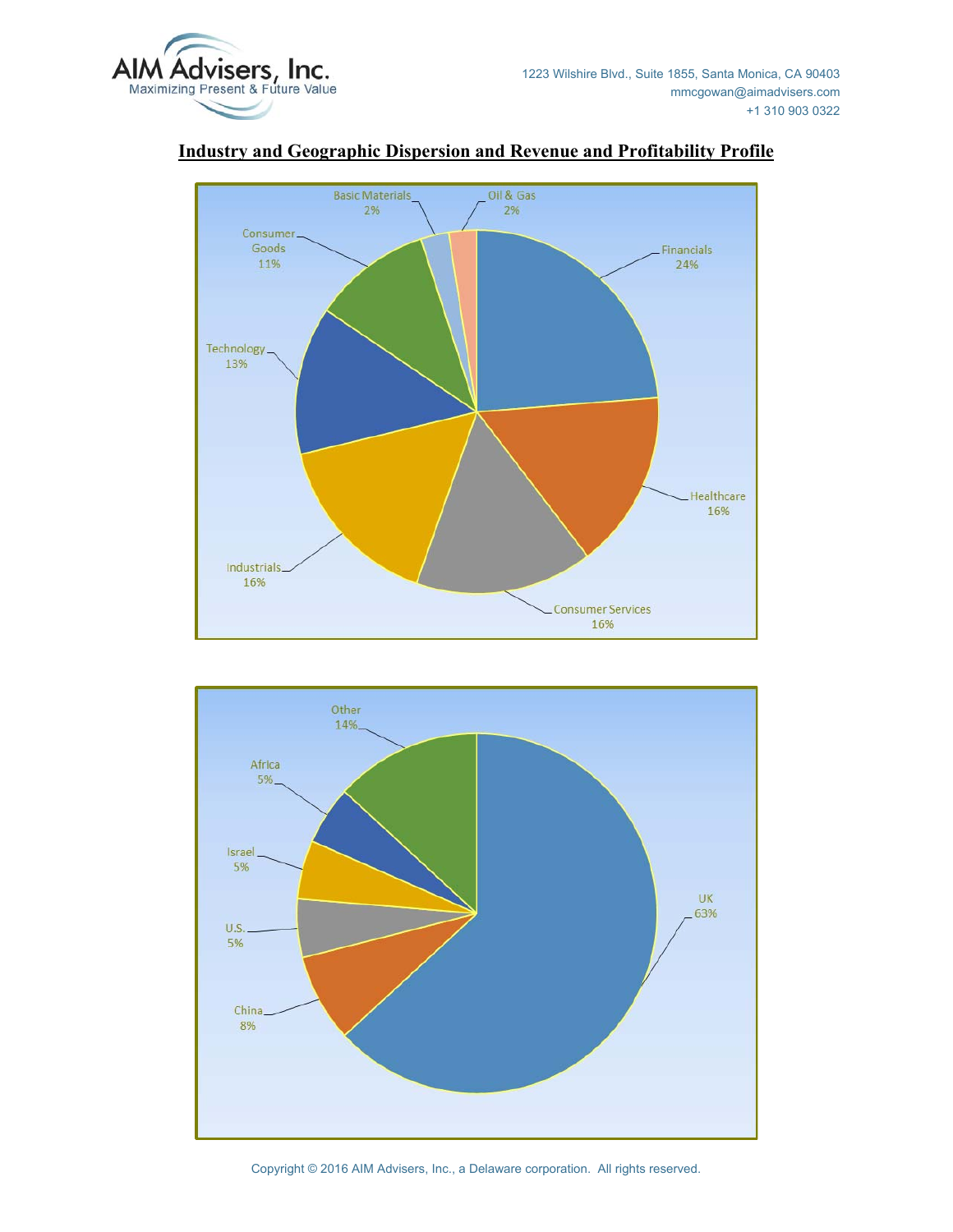

| <b>Revenue and</b><br>Profitability* | UK (24)                         | China $(3)$            | U.S. (2)  | Israel $(2)$      | Africa $(2)$ | Other $(5)$                      | Totals (38)                       |
|--------------------------------------|---------------------------------|------------------------|-----------|-------------------|--------------|----------------------------------|-----------------------------------|
| Financials (9)                       | 1 SR & SP<br>2 SR<br>5 Neither  | 1 Neither              |           |                   |              |                                  | 1 SR & SP<br>2 SR<br>6 Neither    |
| Healthcare (6)                       | 3 Neither                       |                        | 2 Neither |                   |              | 1 Neither                        | 6 Neither                         |
| Consumer<br>Services (6)             | 2 SR & SP<br>1 SR               |                        |           | 1 SR & SP         |              | 2 SR & SP                        | 5 SR & SP<br>1 SR                 |
| Industrials $\overline{(6)}$         | 2 SR & SP<br>2 SR<br>1 Neither  | 1 SR & SP              |           |                   |              |                                  | 3 SR & SP<br>2 SR<br>1 Neither    |
| Technology (5)                       | 2 SR                            |                        |           | 1 SR              |              | 1 SR<br>1 Neither                | 4 SR<br>1 Neither                 |
| Consumer<br>Goods $(4)$              | 3 SR                            | 1 SR & SP              |           |                   |              |                                  | 1 SR & SP<br>3 SR                 |
| <b>Basic</b><br>Materials (1)        |                                 |                        |           |                   | 1 Neither    |                                  | 1 Neither                         |
| Oil & Gas $(1)$                      |                                 |                        |           |                   | 1 Neither    |                                  | 1 Neither                         |
| Totals (38)                          | 5 SR & SP<br>10 SR<br>9 Neither | 2 SR & SP<br>1 Neither | 2 Neither | 1 SR & SP<br>1 SR | 2 Neither    | 2 SR & SP<br>$1$ SR<br>2 Neither | 10 SR & SP<br>12 SR<br>16 Neither |

\* Significant Revenues (SR) and Significant Profitability (SP) are defined as > £2 million and > £1 million, respectively.

AIM-listed companies are organized into 90 sub sectors, which feed into 40 sectors, which feed into 10 super sectors. During 2015, only two super sectors, Telecommunications and Utilities, were not represented with IPOs. The first pie chart on the previous page illustrates the relative number of AIM IPOs in each of the eight represented super sectors. Since the classifications can be deceptive, the table at the end of this newsletter on pages 8 - 10 provides some detailed descriptions and insights into the individual companies.

From a sectoral perspective, financials accounted for 24% of AIM IPOs with four of the nine being Investing Companies with TMT mandates. Healthcare accounted for 16% with five of the six coming from the biotech sub sector and none of the six generating revenue (two of the six are U.S. companies and one raised \$100 million, the 2nd largest IPO). Consumer services also accounted for 16% and it's interesting to note the technology component; three of the six engage with consumers exclusively online. Six industrial companies completed IPOs on AIM for a 16% share. Pure play technology companies accounted for 13%. Consumer goods' businesses accounted for 11% where two of the four were focused online. Finally, the basic materials (i.e. mining) and oil and gas sectors accounted for an aggregate of 4% of AIM IPOs during 2015 after accounting for an aggregate of 11%, 21%, 33% and 51% during 2014, 2013, 2012 and 2011.

The second pie chart on the previous page shows the main country of operation for the companies that completed IPOs on AIM during 2015. Unsurprisingly, the UK is the main place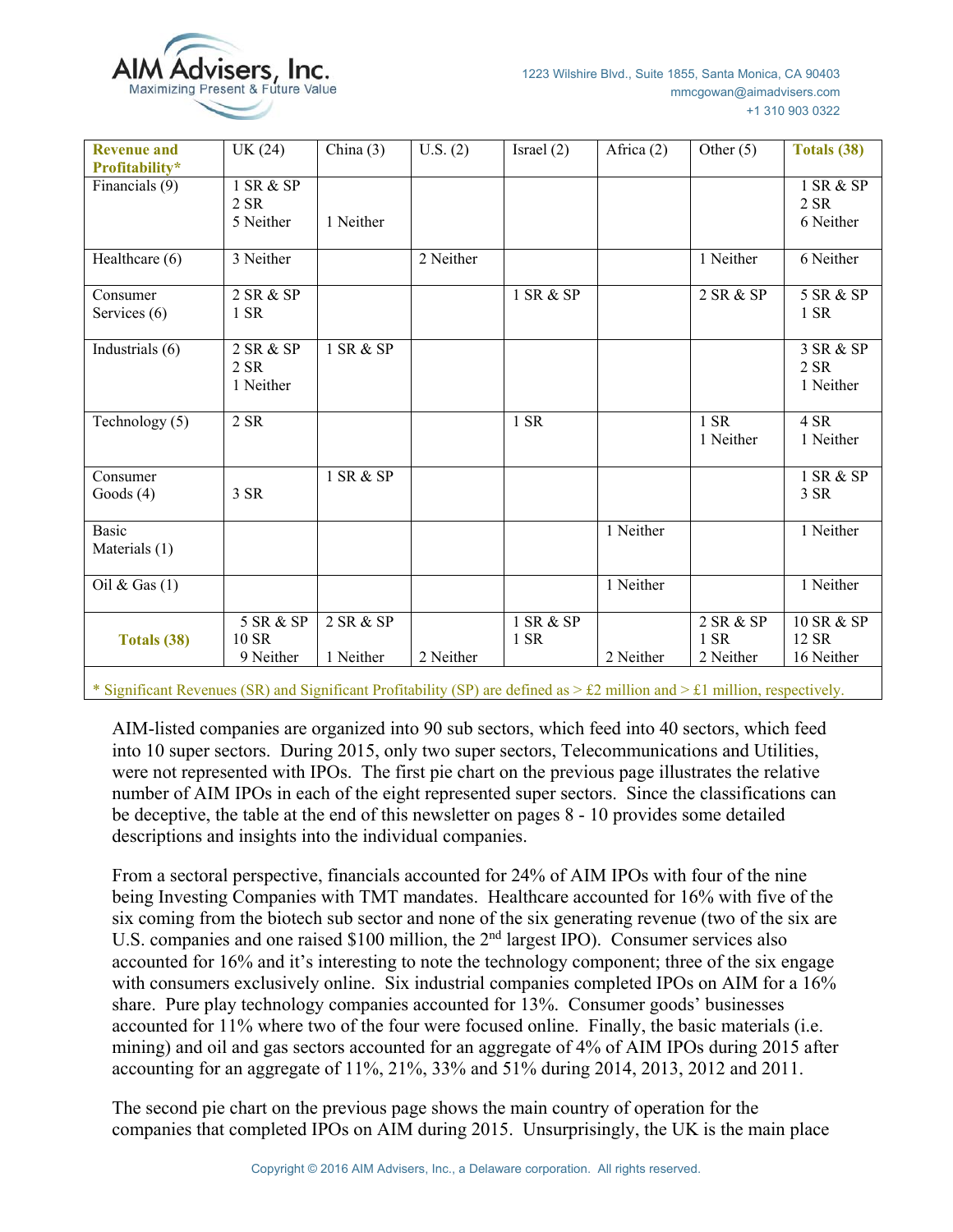

of operation for more AIM-listed companies than any other country. Approximately 61% of the 1,044 companies listed on AIM are based in the UK. During the depths of the global financial crisis in Europe, UK companies only accounted for 31% of AIM IPOs from 2010 - 2012. The healing process that began in Europe in 2013, and took firm hold in the UK, triggered the start of a two year bull market for AIM IPOs with UK company participation bouncing back to expected levels, capturing 53%, 63% and 63% of AIM IPOs during 2013, 2014 and 2015, respectively.

Of the 38 companies that completed AIM IPOs during 2015, 22 (58%) generated significant revenues (i.e. > £2 million or \$3 million) during their most recent financial year with the range being £2 million - £1.1 billion (\$3 million - \$1.7 billion). The average trailing pre-money revenue multiple was 4.70, although this is heavily skewed by one company at 63.50 and would otherwise be 1.82, and the median was 1.54. Of the 22 companies that generated significant revenues, 10 (45%) earned significant profits (i.e.  $> \pounds 1$  million or \$2 million), with the range being £2 million - £13 million (\$3 million - \$20 million). The average trailing pre-money P/E ratio and EBITDA multiple for the 10 companies that earned significant profits was 16.14 and 10.45, respectively, and the medians were 14.85 and 10.26.

Of the 24 UK companies that completed AIM IPOs during 2015, 15 (63%) generated significant revenues during their most recent financial year. Of these 15 companies, five (33%) earned significant profits. The comparative metrics for 2014 were 56% and 69%, respectively, indicating that investors during 2015 wanted to see a little more commercial traction but are apparently willing to wait for significant profits. Of the 14 companies from outside the UK that completed AIM IPOs during 2015, seven (50%) generated significant revenues. Of these seven companies, five (71%) earned significant profits. The comparative metrics for 2014 were 60% and 44%, respectively, leading to the opposite conclusion reached above for the UK companies.

A not insignificant number of companies (5 of 38) completed their AIM IPOs during 2015 via the 'fast track route to AIM', wherein their securities were traded on an AIM Designated Market (ADM) for at least the previous 18 months. The ADM for four of the five companies was the UKLA Official List (i.e. the London Stock Exchange's Main Market) and the other company used the Australian Securities Exchange (ASX) and remains dual listed. The fast track route to AIM had been rare; used by only five of the 234 AIM IPOs from 2011 - 2014. Companies utilizing the fast track route do not have to produce the typical AIM Admission Document but rather a brief, but detailed, pre-admission announcement. The 10 ADMs are the top tier markets of the ASX, Deutsche Börse Group, Johannesburg Stock Exchange, NASDAQ, NYSE, NYSE Euronext, NASDAQ OMX Stockholm, Swiss Exchange, TMX Group and UKLA Official List.

Two of the 38 AIM IPOs during 2015 were the result of operating companies being acquired by Main Market-listed Investing Companies and simultaneously raising fresh capital on AIM. The Investing Companies then delisted from the MM and the operating companies emerged on AIM.

Only one company that completed its IPO on AIM during 2015 migrated to AIM from the UK's ICAP Securities & Derivatives Exchange (ISDX). From 2011 - 2014, 21 of the 234 companies that completed IPOs on AIM were previously listed on the ISDX.

One final point to note during 2015 is that one company simultaneously completed its IPO on AIM and the Enterprise Securities Market of the Irish Stock Exchange (ESM).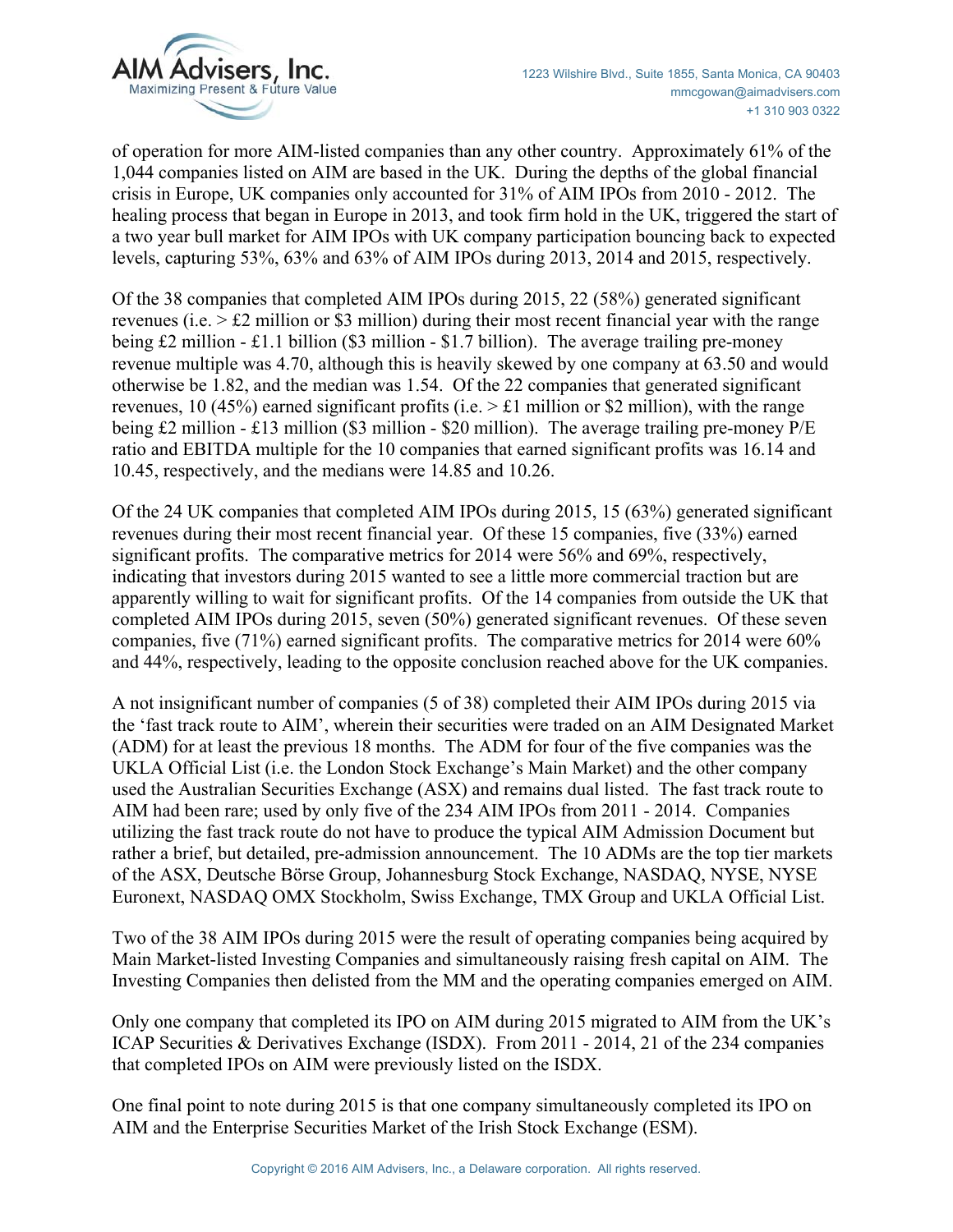

| Financials<br>(9) | One is an Investing Company that intends to identify, acquire and invest in<br>Chinese-based SMEs with technology and/or IP in the education sector that<br>can be leveraged through the company's existing contacts at local and<br>international higher education institutions for the provision of online<br>vocational training video courses for industrial workers, one is an Investing<br>Company that intends to invest in UK and Chinese businesses or projects<br>that are seeking to expand and/or establish themselves internationally in the<br>media and entertainment sectors, primarily theatre production and the<br>music industry, one is an Investing Company that intends to buy, fix and<br>sell businesses in the European Telecommunications, Media and<br>Technology (TMT) sector that are focused on network-based<br>communications and/or entertainment, one is one of the UK's leading<br>providers and administrators of Self-Invested Personal Pensions (SIPPs)<br>and Small Self-Administered Schemes (SSASs), one provides finance to<br>the UK clients of insurance brokers and professional firms in order to help<br>them spread the cost of insurance premiums and professional fees, one is a<br>Central London-focused residential REIT that intends to acquire, develop<br>and manage residential property assets by acquiring Special Purpose<br>Vehicles (SPVs) with historic capital gains, providing an exit for the<br>vendors of SPVs and attractive yields for the company's investors, one is<br>an Investing Company that was established to acquire and operate<br>companies in the media sector with a focus on the UK, the U.S. and (to a<br>lesser extent) Europe, one is an Investing Company focused on investing in<br>UK companies and platforms which provide specialist financing and<br>alternative asset management services to the SME and professional services<br>sectors; financing trade and securing specialist funding throughout the<br>supply chain to help fuel growth in these sectors and one is a UK-based<br>hybrid estate agency that uses a combination of local property experts,<br>technology and customer facing software for the buying, selling and letting<br>of residential property at a fraction of the cost of traditional estate agents |
|-------------------|----------------------------------------------------------------------------------------------------------------------------------------------------------------------------------------------------------------------------------------------------------------------------------------------------------------------------------------------------------------------------------------------------------------------------------------------------------------------------------------------------------------------------------------------------------------------------------------------------------------------------------------------------------------------------------------------------------------------------------------------------------------------------------------------------------------------------------------------------------------------------------------------------------------------------------------------------------------------------------------------------------------------------------------------------------------------------------------------------------------------------------------------------------------------------------------------------------------------------------------------------------------------------------------------------------------------------------------------------------------------------------------------------------------------------------------------------------------------------------------------------------------------------------------------------------------------------------------------------------------------------------------------------------------------------------------------------------------------------------------------------------------------------------------------------------------------------------------------------------------------------------------------------------------------------------------------------------------------------------------------------------------------------------------------------------------------------------------------------------------------------------------------------------------------------------------------------------------------------------------------------------------------------------------------------------------------------------|
| Healthcare<br>(6) | One is a UK-based drug discovery and development company focused on<br>improving the characteristics of existing drug classes to create highly<br>differentiated, best-in-class new drugs in the areas of cancer and infectious<br>disease where their oncology-related drug programs encompass immuno-<br>oncology and their anti-infective drug programs have the potential to<br>produce one of the first new chemical classes of antibiotics in a generation,<br>one is a U.S.-based, clinical stage biopharmaceutical company specializing<br>in the development of novel antibiotics designed to be effective against<br>serious and life-threatening infections caused by multidrug-resistant<br>bacteria, one is a U.S.-based pharmaceutical company that uses its<br>proprietary computational drug discovery platform to generate multiple,<br>chemically-diverse, novel drug candidates for each of its drug programs by<br>accurately modeling molecular interactions, developing sophisticated<br>optimization algorithms and the computer integration of synthetic and<br>medicinal chemistry knowledge, resulting in the design of novel potential<br>therapeutics for medical conditions in anticoagulation, diabetic macular                                                                                                                                                                                                                                                                                                                                                                                                                                                                                                                                                                                                                                                                                                                                                                                                                                                                                                                                                                                                                                                                                    |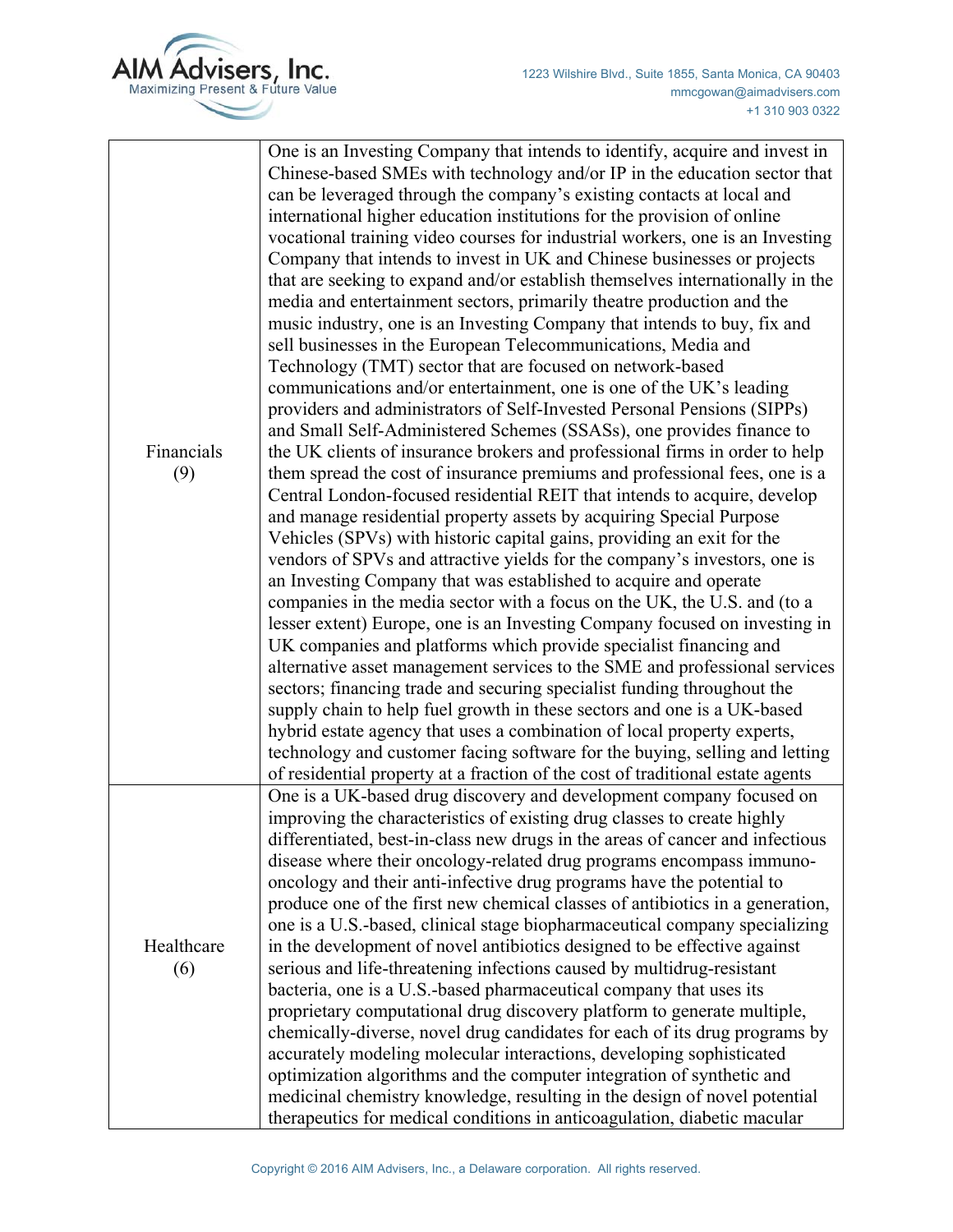| AIM Advisers, Inc. |                   |
|--------------------|-------------------|
|                    | edema and oncolog |

|                             | edema and oncology, one is a UK-based clinical stage drug development<br>company focused on the treatment of cancer and neurological conditions<br>where its core technology is a patent-protected method of stabilizing<br>natural and synthetic versions of the naturally occurring compound<br>sulforaphane, a known anti-cancer agent derived from broccoli and other<br>brassica vegetables, one is a Finland-based clinical stage drug discovery<br>and development company focused on acute organ traumas, cancer<br>immunotherapy and vascular damage where its lead candidate has been<br>developed to treat acute respiratory distress syndrome, a rare, severe, life<br>threatening medical condition characterized by widespread inflammation in<br>the lungs and one is a spin out from the University of Sheffield, UK that<br>has two late stage drug candidates targeting diseases of cortisol deficiency;<br>one for Congenital Adrenal Hyperplasia (CAH) in adults and the other for<br>Adrenal Insufficiency, including CAH, in children                                                                                                                                                                                                                                                                                                                                                                                                               |
|-----------------------------|---------------------------------------------------------------------------------------------------------------------------------------------------------------------------------------------------------------------------------------------------------------------------------------------------------------------------------------------------------------------------------------------------------------------------------------------------------------------------------------------------------------------------------------------------------------------------------------------------------------------------------------------------------------------------------------------------------------------------------------------------------------------------------------------------------------------------------------------------------------------------------------------------------------------------------------------------------------------------------------------------------------------------------------------------------------------------------------------------------------------------------------------------------------------------------------------------------------------------------------------------------------------------------------------------------------------------------------------------------------------------------------------------------------------------------------------------------------------------|
| Consumer<br>Services<br>(6) | One is a leading UK automotive dealership and leasing group, one is a UK-<br>focused, real money, bingo-led online gaming operator, one owns and<br>operates five luxury beachfront hotels and a beachfront restaurant in<br>Barbados, one has developed a proprietary, artificial intelligence based<br>software platform that enables the automation and optimization of online<br>advertising campaigns, one is the leading retailer of gasoline and premium<br>food and hot beverages along motorways in the Republic of Ireland with a<br>growing presence in the UK and one was a Main Market-listed Investing<br>Company that joined AIM simultaneous with the acquisition of a digital<br>media and analytics agency that creates multi-channel campaigns across<br>pay-per-click, natural search, display advertising and other paid media,<br>underpinned by proprietary analytics; however, their overall strategy is to<br>build a network of digital companies spanning the marketing services,<br>technology and e-commerce sectors across the UK, the U.S. and Europe<br>wherein each company will benefit from access to the deeper resources of a<br>strong platform of digital marketing services, technology and e-commerce<br>businesses in key revenue/growth sectors; for example, digital strategy,<br>analytics and insight, media planning and buying, content and creative,<br>customer relationship management, e-commerce and user experience |
| Industrials<br>(6)          | One provides assistance and travel service products, such as insurance<br>policies, via a B2B2C business model worldwide, one is the UK's leading<br>provider of façade access and fall arrest equipment services, lightning<br>protection and electrical testing, high-level cleaning and specialist electrical<br>and mechanical services, one provides gas heating appliance installation<br>and maintenance services to residential and commercial properties and<br>general building services, such as domestic and commercial plumbing,<br>electrical work and general repairs across London and South East England,<br>one is a China-based provider of air filtration and clean air technology<br>products to the industrial, commercial and residential markets, one is a<br>mid-sized, UK commercial law firm and one is an education group<br>operating an online independent secondary school in the UK with a 10-year<br>track record, 42 teachers and 516 students                                                                                                                                                                                                                                                                                                                                                                                                                                                                                          |